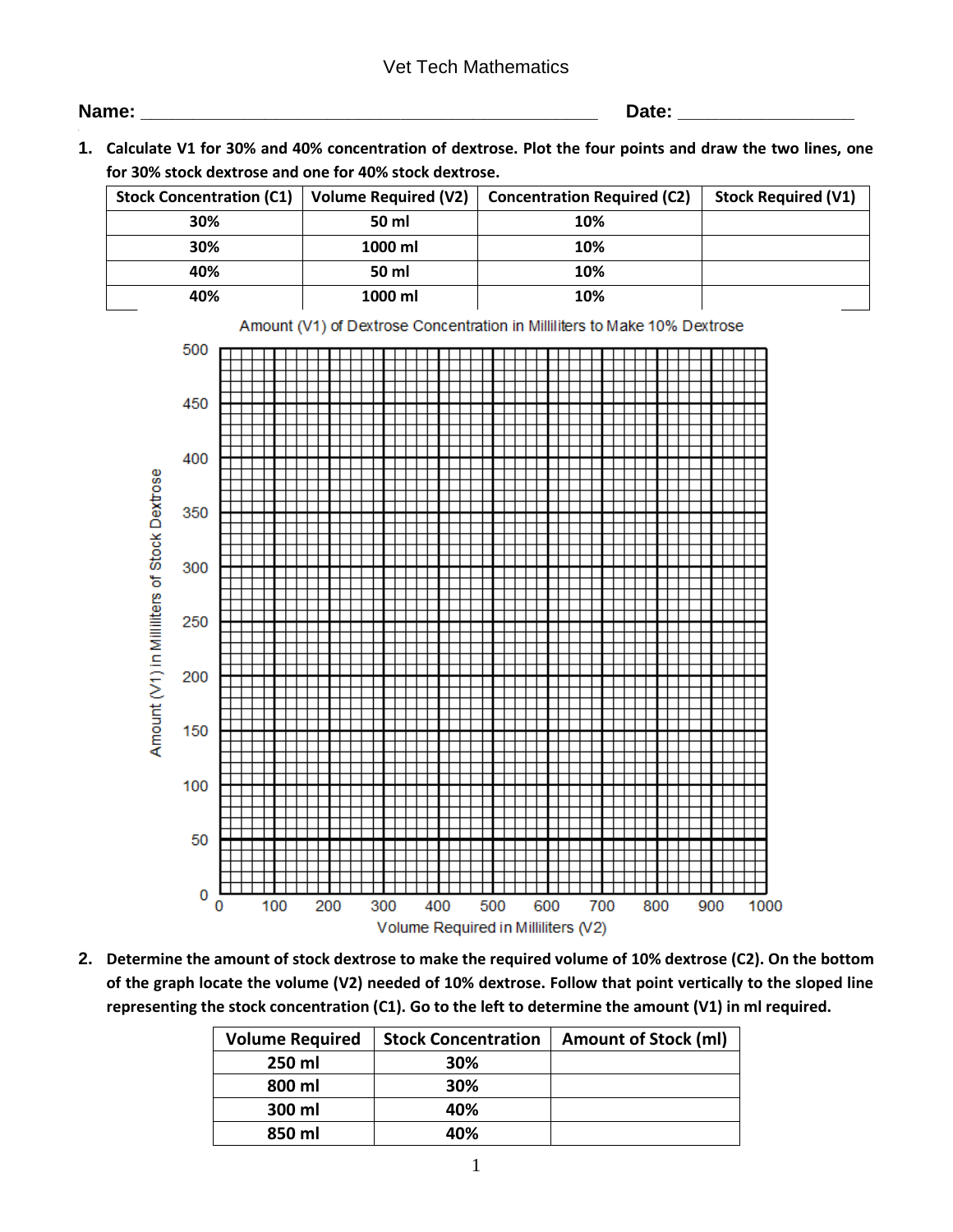# Vet Tech Mathematics

**3. Calculate the following for 8.5 percent dehydration and plot two points for the patient's weight and total volume on the chart by drawing a sloped line between the two points.**



**4. Determine the total fluid volume for the following patients weighing between 5 and 100 pounds. Find the patient's weight and go vertically to the sloped line representing the percent of dehydration. Record the total fluid volume in milliliters from the horizontal line.**

| <b>Patient's Weight</b> | % Dehydration | <b>Total Fluid Volume (ml)</b> |
|-------------------------|---------------|--------------------------------|
| 15 lbs                  | 8.5%          |                                |
| 25 lbs                  | 8.5%          |                                |
| 35 lbs                  | 8.5%          |                                |
| 45 lbs                  | 8.5%          |                                |
| 60 lbs                  | 8.5%          |                                |
| 75 lbs                  | 8.5%          |                                |
| 90 lbs                  | 8.5%          |                                |